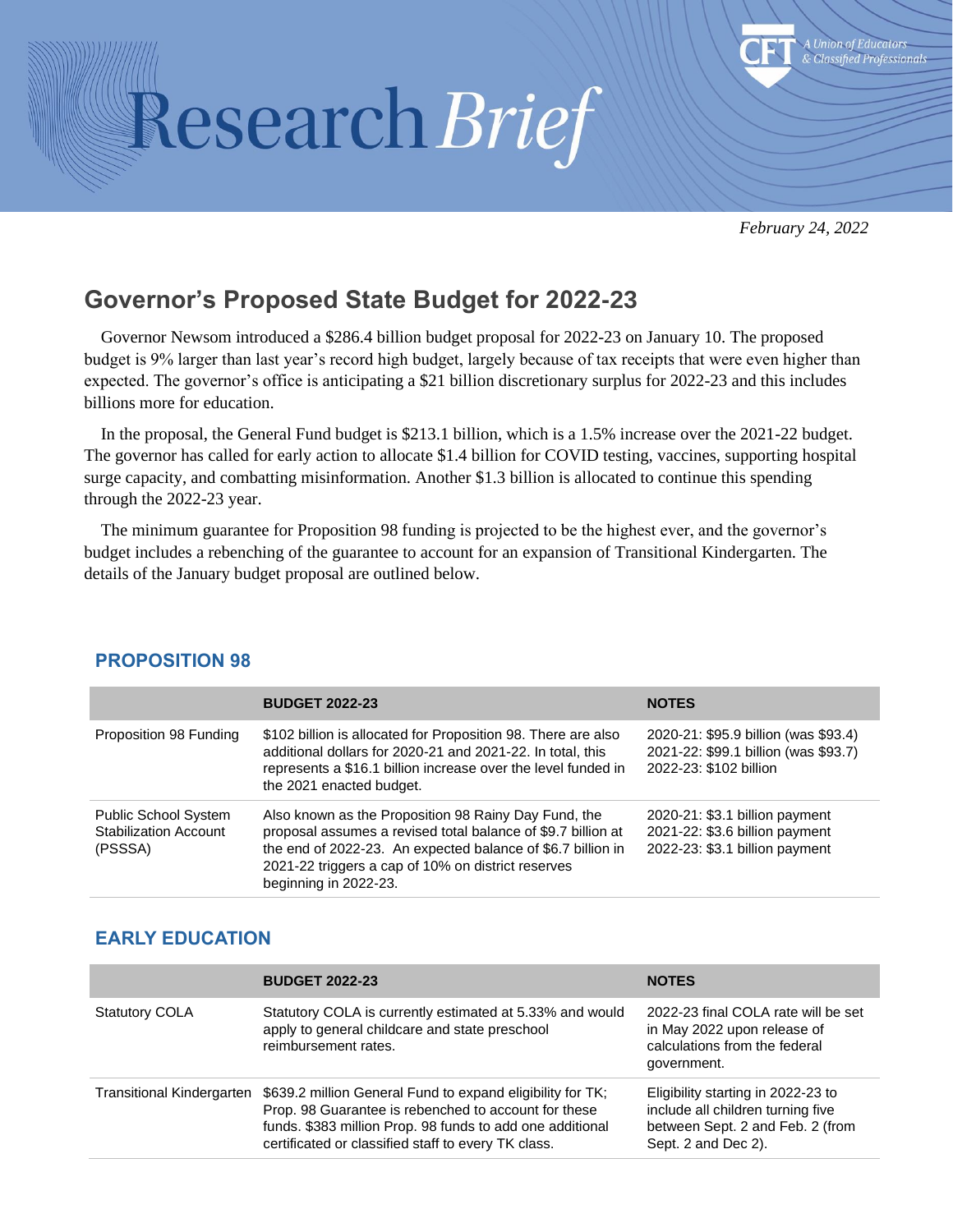| Child Care and State<br>Preschool                     | \$823.7 million for 36,000 additional subsidized child care<br>slots. \$373 million to support a year of rate increases for<br>providers. \$308.4 million to raise state preschool<br>adjustment factors for students with disabilities and dual<br>language learners.                                                                                                                                                                                              | Proposal includes programmatic<br>changes to State Preschool: 24<br>mon. continuous eligibility,<br>categorical eligibility for children with<br>IEPs, allow providers serving 3 and<br>4 year olds to enroll 2 year olds. |
|-------------------------------------------------------|---------------------------------------------------------------------------------------------------------------------------------------------------------------------------------------------------------------------------------------------------------------------------------------------------------------------------------------------------------------------------------------------------------------------------------------------------------------------|----------------------------------------------------------------------------------------------------------------------------------------------------------------------------------------------------------------------------|
| Inclusive Early Education<br><b>Expansion Program</b> | \$500 million One Time Prop. 98 funds to for infrastructure to<br>support general and special education students in inclusive<br>classrooms.                                                                                                                                                                                                                                                                                                                        |                                                                                                                                                                                                                            |
| Early Literacy                                        | \$500 million One Time Prop. 98 funds available over 5<br>years to train and hire literacy coaches and reading<br>specialists at high-needs schools; \$200 million One-Time<br>Prop. 98 funds for LEAs to create/expand multi-lingual<br>libraries with culturally relevant texts; \$62 million One-Time<br>General Fund to incorporate early identification for learning<br>disabilities into state preschool assessment tools and train<br>educators to use them. |                                                                                                                                                                                                                            |

# **K-12 EDUCATION**

|                                                | <b>BUDGET 2022-23</b>                                                                                                                                                                                                                                                                                                                                                                                                                                                                                                                                                                                                                                                                                                                       | <b>NOTES</b>                                                                                                                                                                             |
|------------------------------------------------|---------------------------------------------------------------------------------------------------------------------------------------------------------------------------------------------------------------------------------------------------------------------------------------------------------------------------------------------------------------------------------------------------------------------------------------------------------------------------------------------------------------------------------------------------------------------------------------------------------------------------------------------------------------------------------------------------------------------------------------------|------------------------------------------------------------------------------------------------------------------------------------------------------------------------------------------|
| <b>Statutory COLA</b>                          | Statutory COLA for 2022-23 is currently estimated at<br>5.33%.                                                                                                                                                                                                                                                                                                                                                                                                                                                                                                                                                                                                                                                                              | 2022-23 final COLA rate will be set<br>in May upon release of calculations<br>from the federal government.                                                                               |
| <b>Local Control Funding</b><br>Formula (LCFF) | An increase of \$3.3 billion is proposed for the LCFF<br>bringing it to a total of \$70.5 billion. This increase assumes<br>the 5.33% COLA.                                                                                                                                                                                                                                                                                                                                                                                                                                                                                                                                                                                                 | Average increase in per-pupil<br>funding is \$587.                                                                                                                                       |
| <b>Categorical Funding</b>                     | The 5.33% COLA would also be applied to those programs<br>that are outside of LCFF. This includes Special Education,<br>Child Nutrition, Youth in Foster Care, Mandates Block<br>Grant, Adults in Correctional Facilities Program, American<br>Indian Education Centers, and the American Indian<br>Early Childhood Education Program.                                                                                                                                                                                                                                                                                                                                                                                                      | Total increase of \$295 million in<br>ongoing Prop. 98 funding.                                                                                                                          |
| Average Daily<br>Attendance (ADA)              | The budget includes a proposal to the LCFF calculation to<br>use the greater of a district's current, prior, or average of 3<br>prior years' ADA. Ongoing cost is estimated at \$1.2 billion.                                                                                                                                                                                                                                                                                                                                                                                                                                                                                                                                               |                                                                                                                                                                                          |
| Independent Study                              | Proposal continues to allow independent study (traditional<br>or course-based) for remote learning. Synchronous<br>instruction and student work product would count for<br>instructional time in traditional independent study and LEAs<br>would have flexibility on the timeline to obtain signed plans.                                                                                                                                                                                                                                                                                                                                                                                                                                   |                                                                                                                                                                                          |
| Workforce / Staffing<br>Shortages              | \$54.4 million is proposed to help address the staffing<br>shortage of teachers and substitutes. This includes: \$24<br>million to waive certain teacher exam fees; \$12 million to<br>extend waivers of select credentials fees; \$10 million for a<br>grant program for public and private institutions to develop<br>and implement integrated teacher prep programs; \$5.5<br>million for personnel Management Assistance Teams to<br>assist LEAs; \$1.4 million for CTC to establish career<br>counselors for prospective educators; \$924,000 to support<br>CTC grant and waiver administration; \$900,000 for CTC to<br>do outreach on educational careers. Extends authorization<br>for sub assignments of up to 60 cumulative days. | Funds are a combination of One-<br>Time and ongoing General Fund<br>and Prop. 98.<br>\$5 million for community college -<br>university credentialing<br>collaboratives is also proposed. |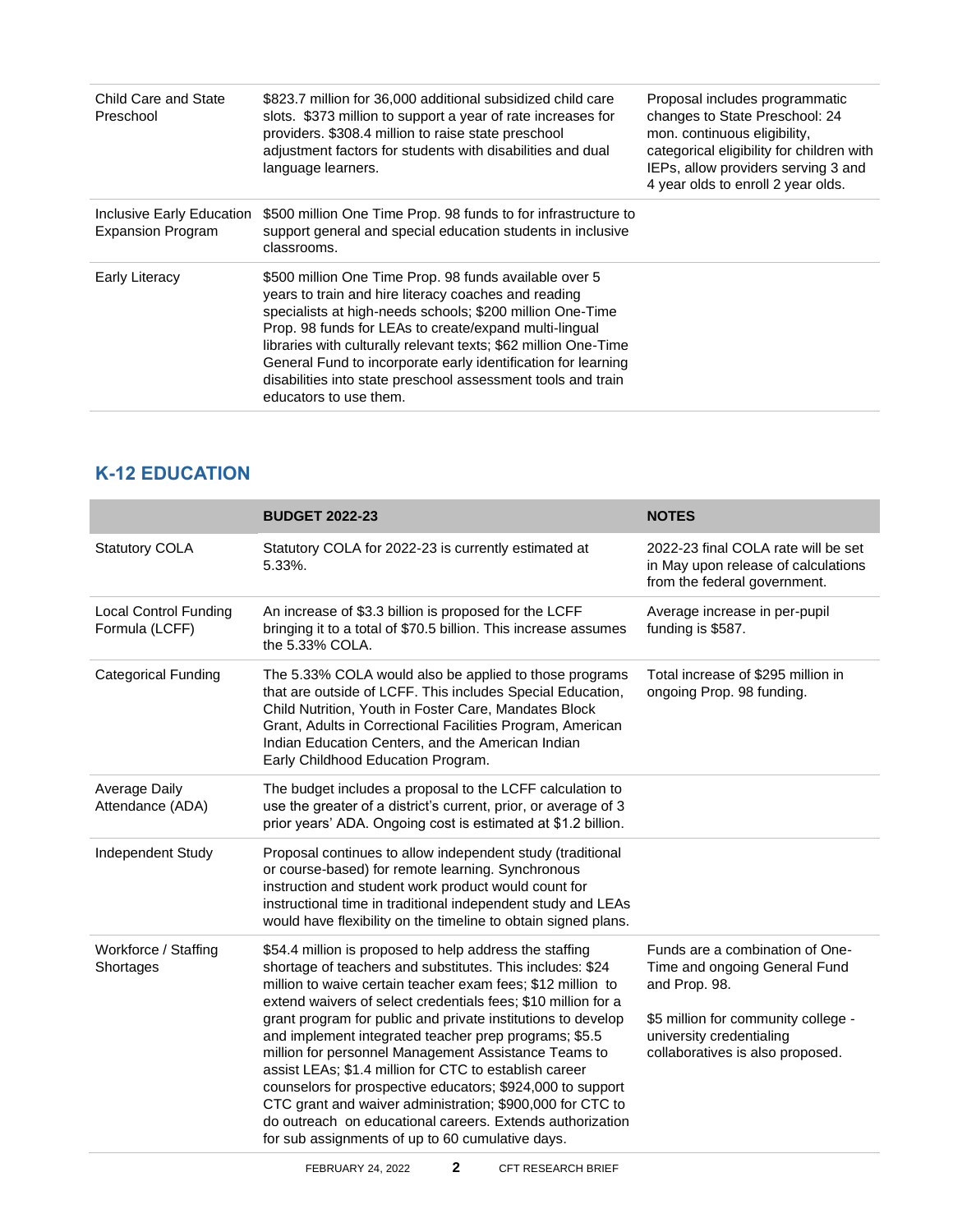| <b>Expanded Learning</b><br>Opportunities Program | With a goal of offering 9 hours of academic and enrichment<br>activities per instructional day plus 6weeks in summer, the<br>budget proposes \$3.4 billion ongoing Prop. 98 funds for<br>ELOP plus \$937 million One-Time funds targeting arts and<br>music programming.                                                                                                                                                                                                                                              | These amounts are added to<br>continuing ELOP funding of \$1.1<br>billion from last year and a<br>continuation of \$148.7 million for<br>reimbursement rate increases for<br>ASES and 21 <sup>st</sup> Century Community<br>Learning Centers. |
|---------------------------------------------------|-----------------------------------------------------------------------------------------------------------------------------------------------------------------------------------------------------------------------------------------------------------------------------------------------------------------------------------------------------------------------------------------------------------------------------------------------------------------------------------------------------------------------|-----------------------------------------------------------------------------------------------------------------------------------------------------------------------------------------------------------------------------------------------|
| College/Career<br>Pathways                        | \$1.5 billion proposed for pathway programs on technology,<br>health care, education, and climate-related fields. \$500<br>million to expand access and participation in dual<br>enrollment programs.                                                                                                                                                                                                                                                                                                                 | Funding is One-Time, Prop 98 for<br>use over 4 years.                                                                                                                                                                                         |
| <b>Green Transportation</b>                       | \$1.5 billion proposed for grants of >\$500,000 to LEAs to<br>acquire an electric bus and the required charging<br>infrastructure.                                                                                                                                                                                                                                                                                                                                                                                    | Funding is One-Time, Prop. 98 for<br>use over 3 years.                                                                                                                                                                                        |
| <b>Nutrition</b>                                  | Starting in 2022-23, public schools must offer 2 free meals<br>per day to any student who requests one. Budget proposes<br>\$596 million to support this. \$450 million one-time funds<br>proposed for upgrading school kitchen infrastructure and \$3<br>million one-time funds for School Breakfast and Summer<br>Meal Start-Up and Expansion Grants. \$30 million one-time<br>funds proposed for Farm to School demonstration projects<br>and \$3 million to increase positions for the Farm to School<br>network. | Funding is a mix of Prop. 98 and<br>General Fund.                                                                                                                                                                                             |
| <b>Facilities</b>                                 | Proposal allocates \$1.4 billion in Prop. 51 funds (approved<br>in 2016) for school construction, \$1.3 billion one-time funds<br>for the School Facility Program, and \$30 million ongoing<br>funds for the Charter School Facility Grant Program.                                                                                                                                                                                                                                                                   |                                                                                                                                                                                                                                               |

# **SPECIAL EDUCATION**

|                         | <b>BUDGET 2022-23</b>                                                                                                                                                                                                                                                                  | <b>NOTES</b>                                                                                               |
|-------------------------|----------------------------------------------------------------------------------------------------------------------------------------------------------------------------------------------------------------------------------------------------------------------------------------|------------------------------------------------------------------------------------------------------------|
| <b>Statutory COLA</b>   | The statutory COLA is currently set at 5.33% and would be<br>applied to Special Education funding. This adds \$396<br>million for categorical programs.                                                                                                                                | 2022-23 final COLA rate will be set<br>in May upon release of calculations<br>from the federal government. |
| <b>Base Rate</b>        | \$500 million ongoing Prop. 98 funds to increase base rates<br>per student from \$715 to \$820.                                                                                                                                                                                        |                                                                                                            |
| <b>Policy Proposals</b> | Proposals include modifying formula for calculating<br>attendance at the LEA level, as opposed to SELPA level,<br>but continue allocating funds through SELPAs. Proposal<br>includes addition of a SPED addendum to the LCAP and<br>allocating mental health funding directly to LEAs. |                                                                                                            |

# **COUNTY OFFICES OF EDUCATION**

|                       | <b>BUDGET 2022-23</b>                                                                                         | <b>NOTES</b>                                                                                               |
|-----------------------|---------------------------------------------------------------------------------------------------------------|------------------------------------------------------------------------------------------------------------|
| <b>Statutory COLA</b> | The statutory COLA is currently set at 5.33% and would<br>provide \$11.5 million, accounting for ADA changes. | 2022-23 final COLA rate will be set<br>in May upon release of calculations<br>from the federal government. |
| Model Curricula       | \$14 million proposed for COEs to develop model curricula                                                     |                                                                                                            |
|                       |                                                                                                               |                                                                                                            |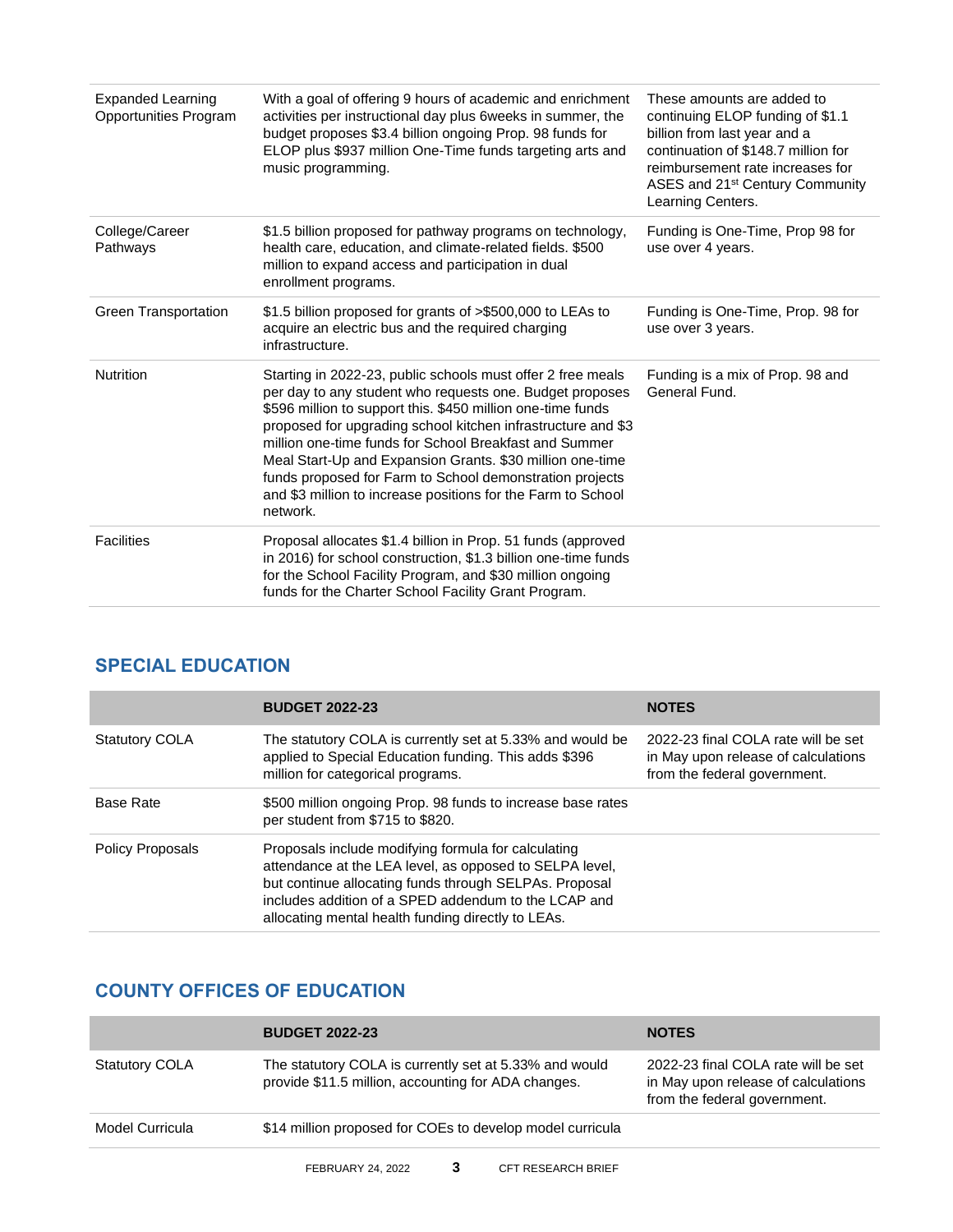#### **ADULT EDUCATION**

|                            | <b>BUDGET 2022-23</b>                                                                           | <b>NOTES</b>                    |
|----------------------------|-------------------------------------------------------------------------------------------------|---------------------------------|
| <b>Statutory COLA</b>      | The statutory COLA is currently set at 5.33%, which<br>increases the funding by \$29.9 million. | Total would be \$596.3 million. |
| <b>Healthcare Pathways</b> | \$130 million to support healthcare vocational pathways for<br>English language learners.       |                                 |

#### **CAREER TECHNICAL EDUCATION**

|                                     | <b>BUDGET 2022-23</b>                                                               | <b>NOTES</b> |
|-------------------------------------|-------------------------------------------------------------------------------------|--------------|
| Agricultural CTE<br>Incentive Grant | \$2 million ongoing Prop. 98 funding proposed to increase<br>grant program funding. |              |

#### **CLASSIFIED EMPLOYEES**

|              | <b>BUDGET 2022-23</b>                                                                                                                                                       | <b>NOTES</b> |
|--------------|-----------------------------------------------------------------------------------------------------------------------------------------------------------------------------|--------------|
| TK Expansion | Funding to support universal Transitional Kindergarten<br>implementation includes a proposal of \$383 million to add<br>one classified or certificated staff to each class. |              |

#### **COMMUNITY COLLEGE**

|                                                   | <b>BUDGET 2022-23</b>                                                                                                                                                                                            | <b>NOTES</b>                                                                                               |
|---------------------------------------------------|------------------------------------------------------------------------------------------------------------------------------------------------------------------------------------------------------------------|------------------------------------------------------------------------------------------------------------|
| <b>Statutory COLA</b>                             | The statutory COLA is currently set at 5.33% for community<br>college apportionments.                                                                                                                            | 2022-23 final COLA rate will be set<br>in May upon release of calculations<br>from the federal government. |
| Proposition 98                                    | Of the \$102 billion total Prop. 98 funding, Community<br>Colleges would receive approximately \$11.6 billion for<br>2022-23.                                                                                    | 2020-21: \$10.8 billion (was \$9.9)<br>2021-22: \$11.1 billion (was \$9.9)<br>2022-23: \$11.6 billion      |
| <b>Student Centered</b><br>Funding Formula (SCFF) | The 5.33% COLA will increase the SCFF by \$409.4 million.<br>The budget also includes a proposal to create a funding<br>floor for districts once the current SCFF hold-harmless<br>provision expires in 2024-25. |                                                                                                            |
| <b>Enrollment Growth</b>                          | \$24.9 million is allocated for enrollment growth of 0.5%.                                                                                                                                                       |                                                                                                            |
| Part-Time Faculty Health<br>Insurance             | \$200 million ongoing Prop. 98 funds proposed to augment<br>the program.                                                                                                                                         | Current funded amount is \$490,00                                                                          |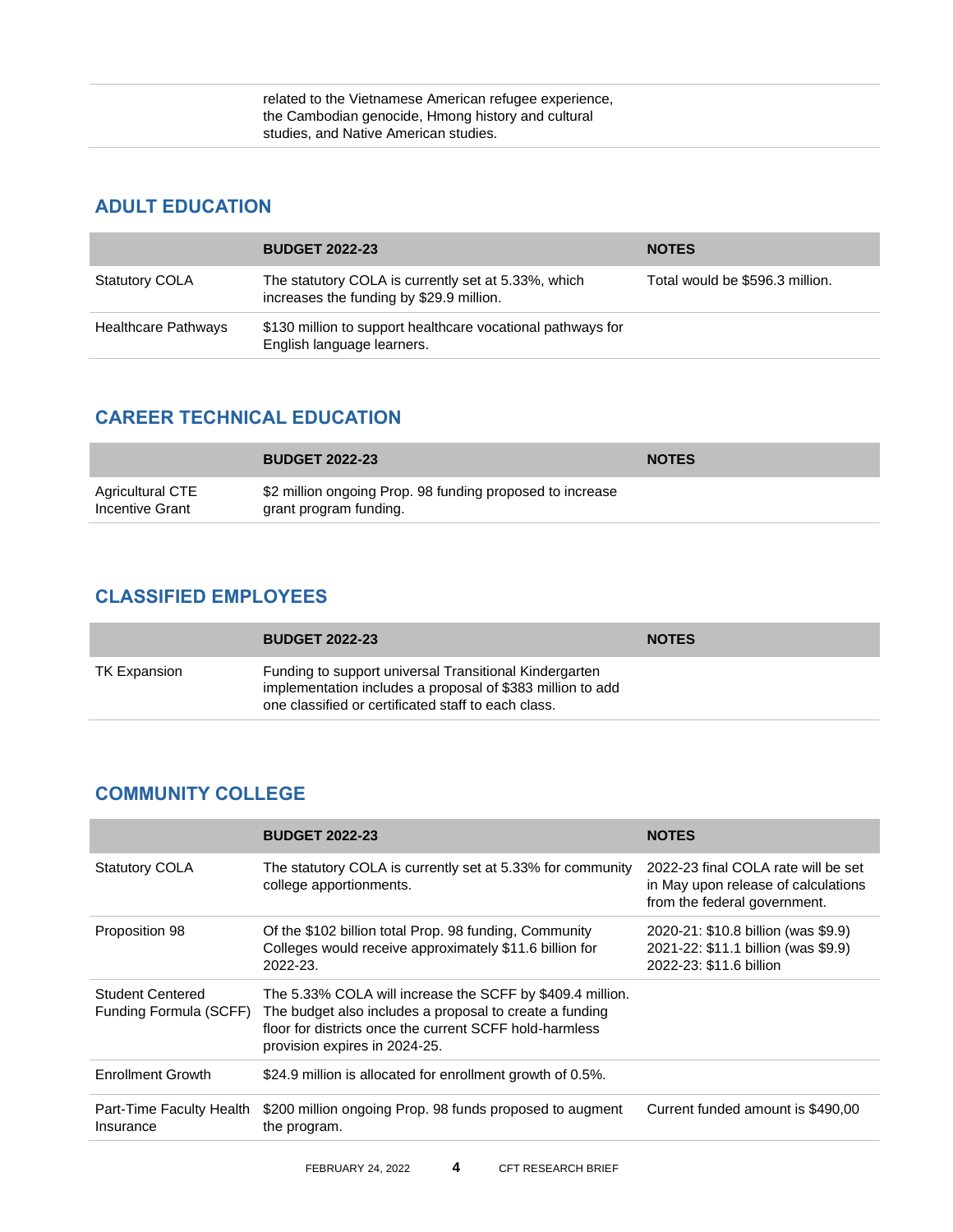| <b>Deferred Maintenance</b>                                   | \$387.6 million Prop. 98 proposed for deferred maintenance<br>and energy efficiency projects.                                                                                                                                                                                                                                                                                                                                                                                                                                                                                                               | \$96.8 million from 2020-21<br>\$182.1 million from 2021-22<br>\$108.7 million from 2022-23.                                                   |
|---------------------------------------------------------------|-------------------------------------------------------------------------------------------------------------------------------------------------------------------------------------------------------------------------------------------------------------------------------------------------------------------------------------------------------------------------------------------------------------------------------------------------------------------------------------------------------------------------------------------------------------------------------------------------------------|------------------------------------------------------------------------------------------------------------------------------------------------|
| Technology<br>Modernization and Data<br>Protection            | \$100 million Prop. 98 funds to modernize CCC tech<br>infrastructure.                                                                                                                                                                                                                                                                                                                                                                                                                                                                                                                                       |                                                                                                                                                |
| Student Retention,<br>Enrollment, and<br><b>Financial Aid</b> | \$150 million One-Time Prop. 98 funds to continue efforts to<br>increase retention and enrollment. Proposal calls for goal of<br>>50% of courses offered in person during 2022-23 if<br>consistent with public health guidelines and demand. \$20<br>million One-Time Prop. 98 funds proposed for financial aid<br>for AB 540 students.                                                                                                                                                                                                                                                                     | Districts expected to offer >50% of<br>courses as in-person instruction for<br>2022-23 year, when consistent with<br>public health guidelines. |
| Pathways Grants for<br><b>High-Skilled Careers</b>            | \$20 million One-Time Prop. 98 funds to support grant<br>program to incentivize public-private partnerships for grades<br>-14 in fields of education and early education, STEM, and<br>healthcare.                                                                                                                                                                                                                                                                                                                                                                                                          |                                                                                                                                                |
| <b>Teacher Credentialing</b>                                  | \$5 million One-Time Prop. 98 funds for the CCC Teacher<br>Credentialing Partnership program.                                                                                                                                                                                                                                                                                                                                                                                                                                                                                                               | Program created by SB 577 in 2018.                                                                                                             |
| <b>A2MEND Student</b><br>Charters                             | \$1.1 million ongoing funds to expand the African American<br>Male Education Network and Development (A2MEND)<br>student charters to more districts.                                                                                                                                                                                                                                                                                                                                                                                                                                                        |                                                                                                                                                |
| Umoja                                                         | Increases Umoja funding by \$179,000 to \$7.7 million to<br>study the program.                                                                                                                                                                                                                                                                                                                                                                                                                                                                                                                              |                                                                                                                                                |
| <b>Equal Employment</b><br><b>Opportunity Program</b>         | \$10 million ongoing funds to support best practices to<br>diversify community college faculty, staff, and<br>administrators.                                                                                                                                                                                                                                                                                                                                                                                                                                                                               | Total funding proposed \$12.8<br>million.                                                                                                      |
| <b>Categorical Programs</b>                                   | Other programs that would receive the 5.33% COLA include<br>Extended Opportunity Programs and Services (EOPS),<br>Disabled Student Programs and Services, CalWORKS<br>student services, Mandates Block Grant, Cooperative<br>Agencies Resources for Education; Childcare tax bailout;                                                                                                                                                                                                                                                                                                                       |                                                                                                                                                |
| Removal of One-Time<br>Funds from 2021 Budget                 | Proposal confirms programs continue without One-Time<br>funds added in current year budget, including PT Faculty<br>Office Hours, Zero Textbook Cost Degrees, Basic needs,<br>Guided pathways implementation, culturally competent<br>professional development, LGBTQ+ support, competency-<br>based education.                                                                                                                                                                                                                                                                                             |                                                                                                                                                |
| Multi-Year Roadmap<br>Expectations                            | Roadmap agreement aims to align with the CCC's Vision<br>for Success and includes expectation that the CCC improve<br>educational outcomes (including increasing percentage of<br>students who receive associate degrees and credentials;<br>decreasing required units; increasing transfers); improve<br>student success and advance equity (closing equity gaps in<br>graduation, transfer rates); increase intersegmental<br>collaboration to benefit students; support workforce<br>preparedness and high-demand career pipelines (including<br>an expansion of dual enrollment and transfer pathways). |                                                                                                                                                |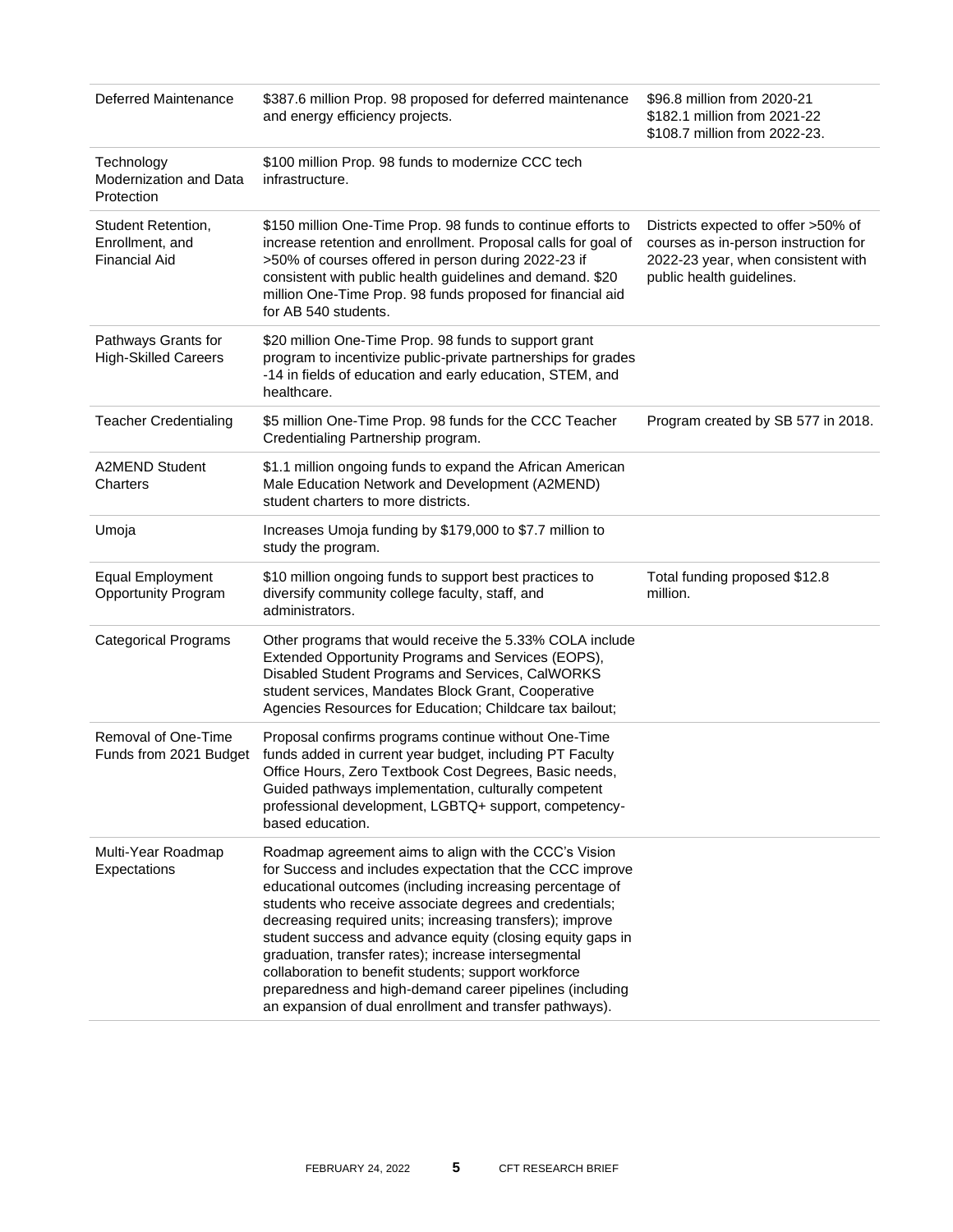# **UNIVERSITY OF CALIFORNIA**

|                                    | <b>BUDGET 2022-23</b>                                                                                                                                                                                                                                                                                                                                                                                                                                                                                                                                                             | <b>NOTES</b>                                                                                     |
|------------------------------------|-----------------------------------------------------------------------------------------------------------------------------------------------------------------------------------------------------------------------------------------------------------------------------------------------------------------------------------------------------------------------------------------------------------------------------------------------------------------------------------------------------------------------------------------------------------------------------------|--------------------------------------------------------------------------------------------------|
| <b>Base Growth</b>                 | \$307.3 million total proposed in ongoing funding. This<br>supports a 5% increase in base resources to UC (\$200.5)<br>million) and \$67.8 million to support resident undergraduate<br>enrollment growth (6,230 FTES) and \$31 million to offset<br>replacement of 902 nonresident undergraduate students,<br>plus \$6 million proposed to support foster youth; \$2 million<br>for firearm research.                                                                                                                                                                            |                                                                                                  |
| One-Time Support                   | \$295 million for one-time funding proposals, including \$185<br>million for climate initiatives, \$100 million for deferred<br>maintenance and energy efficiency projects, \$10 million for<br>the UCSF Dyslexia Center.                                                                                                                                                                                                                                                                                                                                                         |                                                                                                  |
| Multi-Year Compact<br>Expectations | Compact includes expectations that UC increase access<br>(including reaching goal of 1 new CA resident transfer<br>student for every 2 new CA resident freshmen); improve<br>student success and advance equity (including eliminating<br>graduation rate gaps); increase affordability (working<br>towards debt-free education by 2030 and setting 45% of<br>new tuition revenue for financial aid); increase<br>intersegmental collaboration to benefit students; support<br>workforce preparedness and high-demand career pipelines;<br>provide more access to online courses. | Compact would provide 5% base<br>increases through 2026-27 and<br>funding for enrollment growth. |

# **CALIFORNIA STATE UNIVERSITY**

|                                    | <b>BUDGET 2022-23</b>                                                                                                                                                                                                                                                                                                                                                                                                                                                                                                                | <b>NOTES</b>                                                                                    |
|------------------------------------|--------------------------------------------------------------------------------------------------------------------------------------------------------------------------------------------------------------------------------------------------------------------------------------------------------------------------------------------------------------------------------------------------------------------------------------------------------------------------------------------------------------------------------------|-------------------------------------------------------------------------------------------------|
| <b>Base Resources</b>              | \$304.1 million total proposed in ongoing funding. This<br>supports a 5% increase in base resources to CSU (\$211.1)<br>million) and \$81 million for undergraduate student<br>enrollment growth (9,343 FTES), plus \$12 million to support<br>foster youth.                                                                                                                                                                                                                                                                         | Compact would provide 5% base<br>increases through 2026-27 and<br>funding for enrollment growth |
| One-Time Support                   | \$233 million for one-time funding proposals, including \$100<br>million for deferred maintenance and emergency efficiency<br>projects; \$83 million for the CSU Bakersfield Energy<br>Innovation Center; \$50 million for CSU University Farms.                                                                                                                                                                                                                                                                                     |                                                                                                 |
| Multi-Year Compact<br>Expectations | Compact includes expectations that CSU increase access<br>(including increasing CA resident undergraduate enrollment<br>by 1% per year); improve student success and advance<br>equity (including increasing graduation rates); increase<br>affordability (reducing instructional materials costs and<br>increasing affordability of on-campus housing); increase<br>intersegmental collaboration to benefit students; support<br>workforce preparedness and high-demand career pipelines;<br>provide more access to online courses. |                                                                                                 |